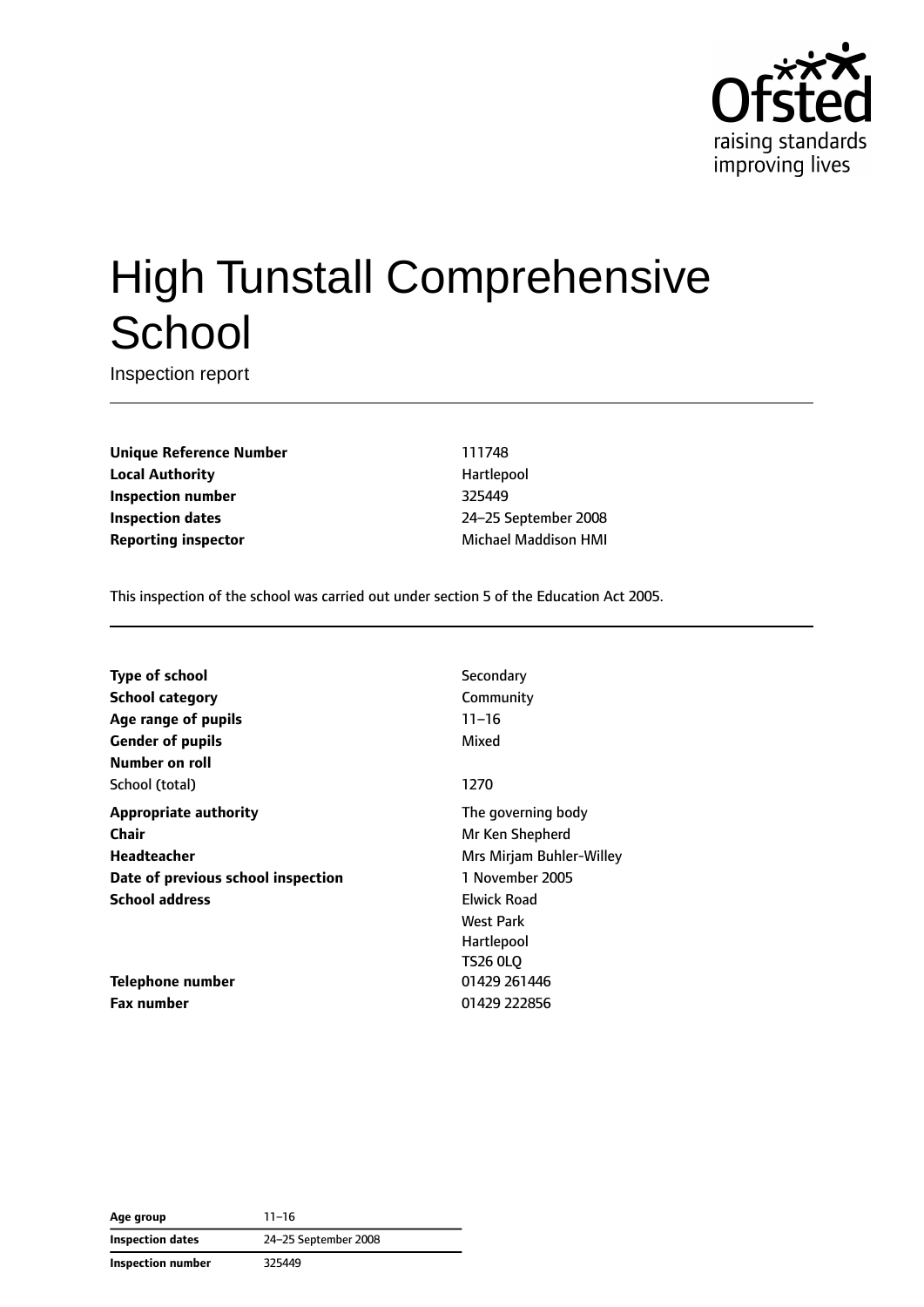.

<sup>©</sup> Crown copyright 2008

Website: www.ofsted.gov.uk

This document may be reproduced in whole or in part for non-commercial educational purposes, provided that the information quoted is reproduced without adaptation and the source and date of publication are stated.

Further copies of this report are obtainable from the school. Under the Education Act 2005, the school must provide a copy of this report free of charge to certain categories of people. A charge not exceeding the full cost of reproduction may be made for any other copies supplied.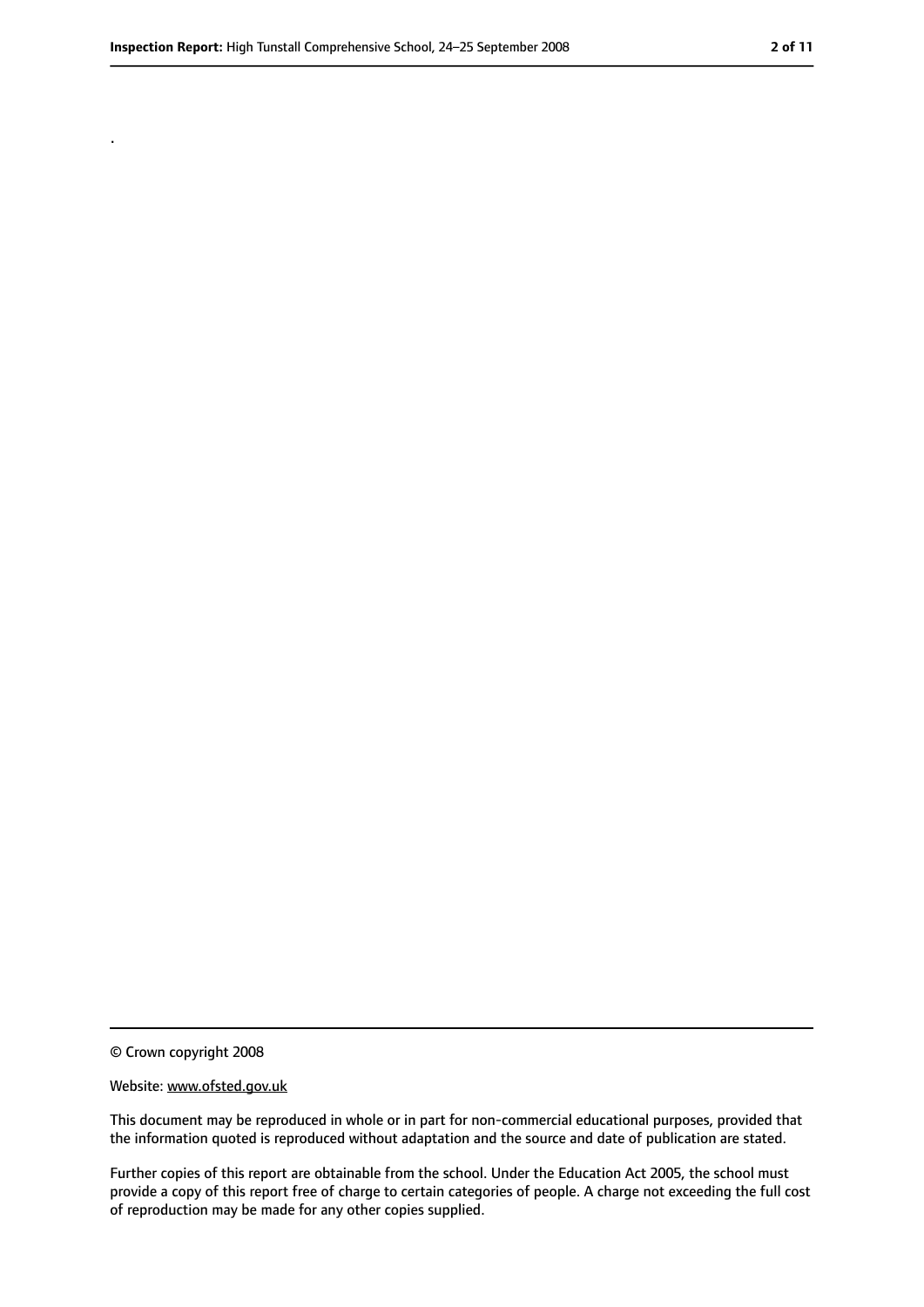# **Introduction**

The inspection was carried out by one of Her Majesty's Inspectors and four Additional Inspectors.

## **Description of the school**

High Tunstall College of Science is a larger than average sized school situated on the outskirts of Hartlepool. The proportion of students entitled to free school meals is below average. Whereas the proportion of students with learning difficulties and/or disabilities is average, the proportion with statements of special educational needs is above average. The vast majority of students are of White British heritage. There is a comparatively small number of looked after children and a small number of students for whom English is not their first language. The college has an additionally resourced provision for students with physical and medical difficulties. The college became a Specialist Science College in 2005, and hasrecently gained the Healthy Schools Award and the Eco Schools Bronze Award.

#### **Key for inspection grades**

| Outstanding  |
|--------------|
|              |
| Satisfactory |
| Inadequate   |
|              |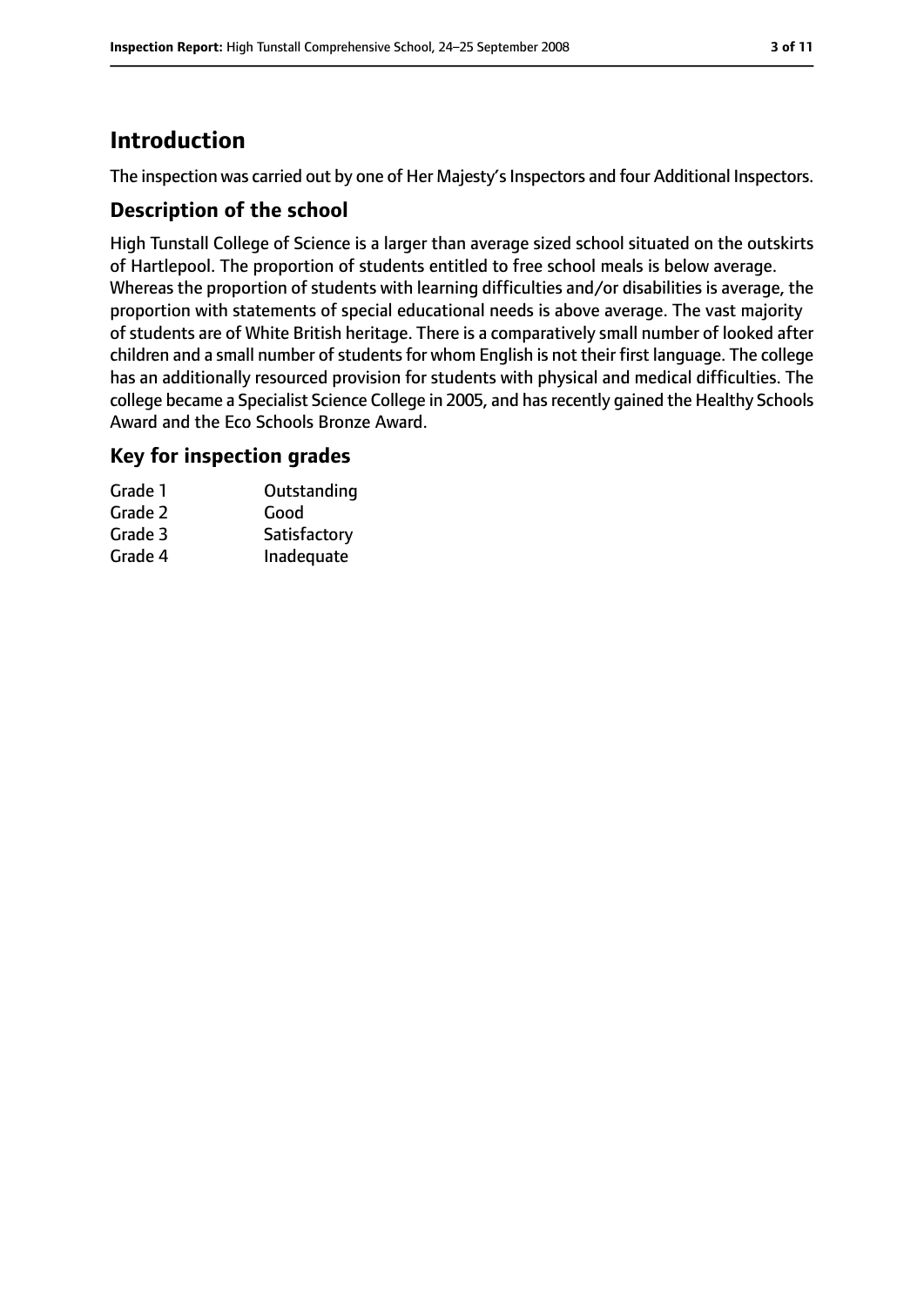# **Overall effectiveness of the school**

#### **Grade: 3**

This is a satisfactory and improving college. It has some good features, most notably in the achievement of the students, in their personal development and well-being, and in the curriculum which is provided for them. Pastoral support is particularly well developed and the college rightly prides itself on the level of care and welfare it provides. As a result, the college is beginning to live up to its motto of creating 'a dynamic inclusive learning community acclaimed for its pursuit of excellence'.

Achievement is improving. However, there is scope for even higher achievement and for more students, and especially the most able, to attain the highest grades at GCSE. Students enter the college with average levels of attainment and make good progress by the time they leave at the end of Year 11. In 2007 the college achieved its best ever results at GCSE with 62% of students gaining five or more subjects at the higher grades. Provisional results for 2008 indicate that students' performance at GCSE was not as good. Exceptionally difficult staffing issues meant that the college was aware that results in English would be disappointing. Nevertheless, the college responded promptly and action continues to be taken to deal with the issues which have arisen from the analysis of results.

The personal development and well-being of the students are good, as is the care, guidance and support the students receive. The pastoral support for vulnerable students and for those with physical and medical learning difficulties and/or disabilities is outstanding. This reflects the college's ethos, which is valued by parents. Current national requirements for safeguarding students are met and arrangements for child protection are thorough. Students are well known to staff and say they feel valued as individuals, listened to and looked after. Students generally behave well. They are confident; they work well together and are effectively acquiring the skills they need for later life. Students enjoy coming to college as is shown by their attendance which is good. A varied programme of additional and extra-curricular activities, including sport, music, drama and residential visits, contributes valuably to students' achievement, enjoyment and personal development. The curriculum is also enhanced by enrichment days, many of which are related to the college's science specialism. All these opportunities are greatly valued by the students.

Students are doing better in their work not least because the curriculum has been adapted to meet more appropriately their needs, aptitudes and interests. The college has revised the curriculum at both key stages and focussed upon creating 'learning pathways' which provide students with the opportunities they need to achieve their potential. Specialist status is beginning to have a positive impact on attitudes and expectations across the college. Teaching is contributing to the improvement in achievement but it is not yet good overall. Best practice in teaching and learning is being shared across subjects. However, too many lessons are satisfactory because teachers' expectations are not high enough and the level of challenge for students, especially the most able, is too low. Although behaviour in lessons and attitudes to learning are generally good, students in many satisfactory lessons are happy to let the teachers do most of the work and some teachers are prepared to do it! Most students know their individual targets. However, the marking of students' work and written feedback are inconsistent across subject areas and do not always provide them with precise advice on to how to improve. As a result, students only have superficial knowledge of how to bring about improvement in their learning and too few students are developing the ability to be effective independent learners.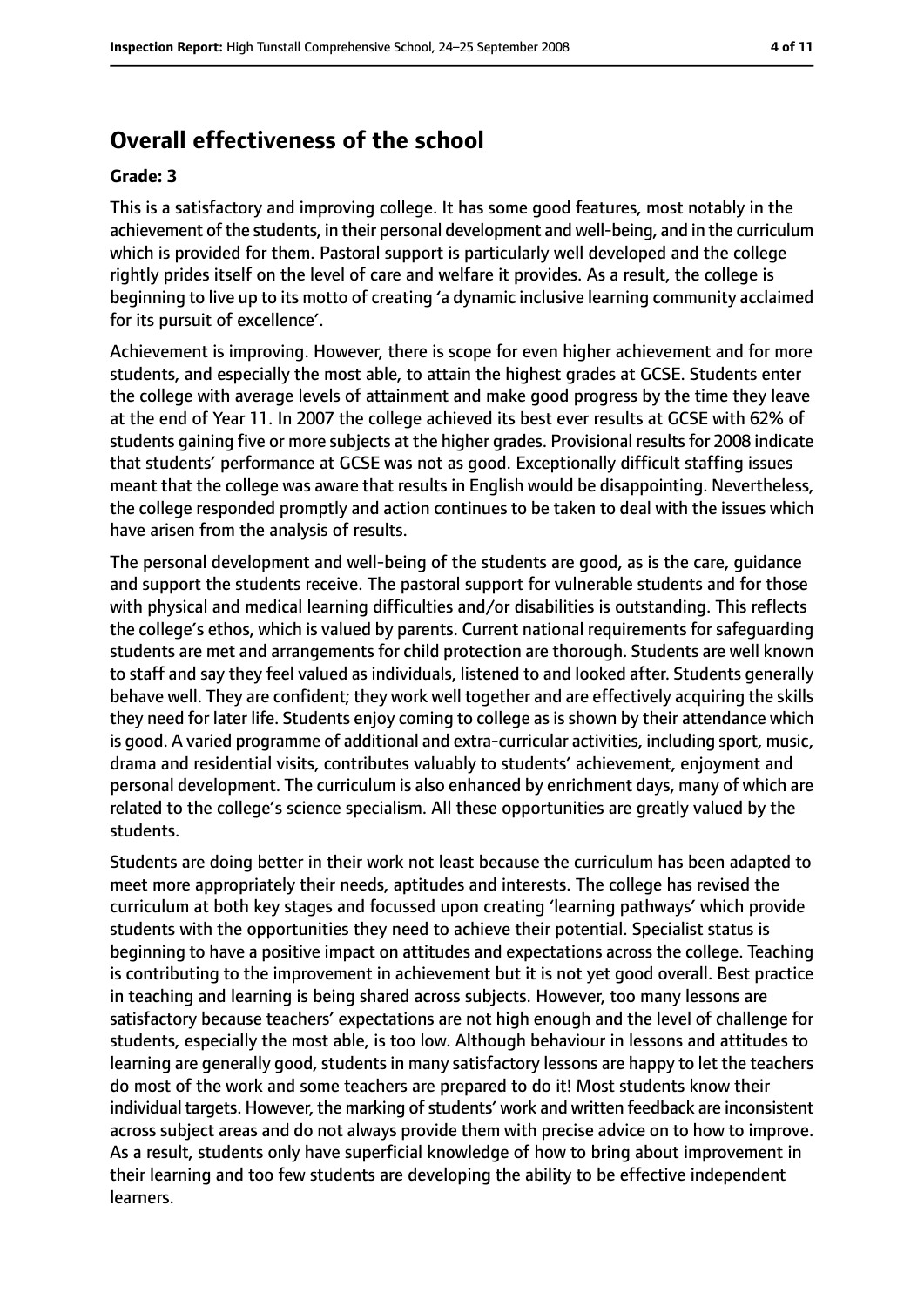Leadership and management are satisfactory. Senior and middle leaders can point to how their work is helping to improve the college. However, the effectiveness of their actions is limited in part because senior leaders have yet to establish the cohesion required to enable them to raise standards further and realise the college's aspirations for the students. Although the proportion of parents and carers who returned questionnaires was low, the vast majority who did complete them had concerns and expressed their disquiet at length. The college has been made aware of the issues raised and it appreciates the importance of engaging more effectively with parents and carers. Nevertheless, there was strong agreement from parents and carers that students enjoy college and are well cared for. Governance is good; governors are knowledgeable, are aware of the college's strengths and weaknesses, and meet regularly to execute their statutory duties offering both support and challenge. The last year has been a particularly turbulent time but, under the resilient leadership of the headteacher, the college has been determined to put the needs of the students first. In this it has had some success. Effective action has been taken to deal with the areas for improvement highlighted at the time of the last inspection, and the capacity for improvement is good.

## **What the school should do to improve further**

- Improve achievement for more able students through greater expectation and challenge in lessons.
- Improve the consistency and quality of feedback including marking so all students have a clear view of how they are doing and understand what they need to do to improve.
- Engage more effectively with parents and carers so that they are more involved in the life of the college.
- Improve leadership and management to ensure that senior leaders work together more effectively to raise standards and realise the college's aspirations for the students.

A small proportion of the schools whose overall effectiveness is judged satisfactory but which have areas of underperformance will receive a monitoring visit by an Ofsted inspector before their next Section 5 inspection.

# **Achievement and standards**

#### **Grade: 2**

The achievement of students is good. Results in 2007 in national tests at the end of Key Stage 3 and examinations at the end of Key Stage 4 showed that overall standards are rising and that students are making good progress. However, provisional results for 2008 are mixed. Although there were some improvements at Key Stage 3 and at GCSE, the proportion of students who gained five or more subjects including English and mathematics at the higher grades at GCSE was much lower than it had been in the previous year. The college has analysed these results and is putting in place a series of timely measures to raise standards, particularly in English, and to address the wide variation in standards which exists between subjects. Nevertheless, students are doing better, not least because many have positive attitudes to their work. It is also because in recent years the curriculum has been revised so that it meets more appropriately students' needs and aptitudes. Students with learning difficulties and/or disabilities achieve well because of the good support and guidance they receive from teachers and inclusion assistants. However, there isscope for even better achievement and for more students, especially the more able, to attain the highest grades at GCSE.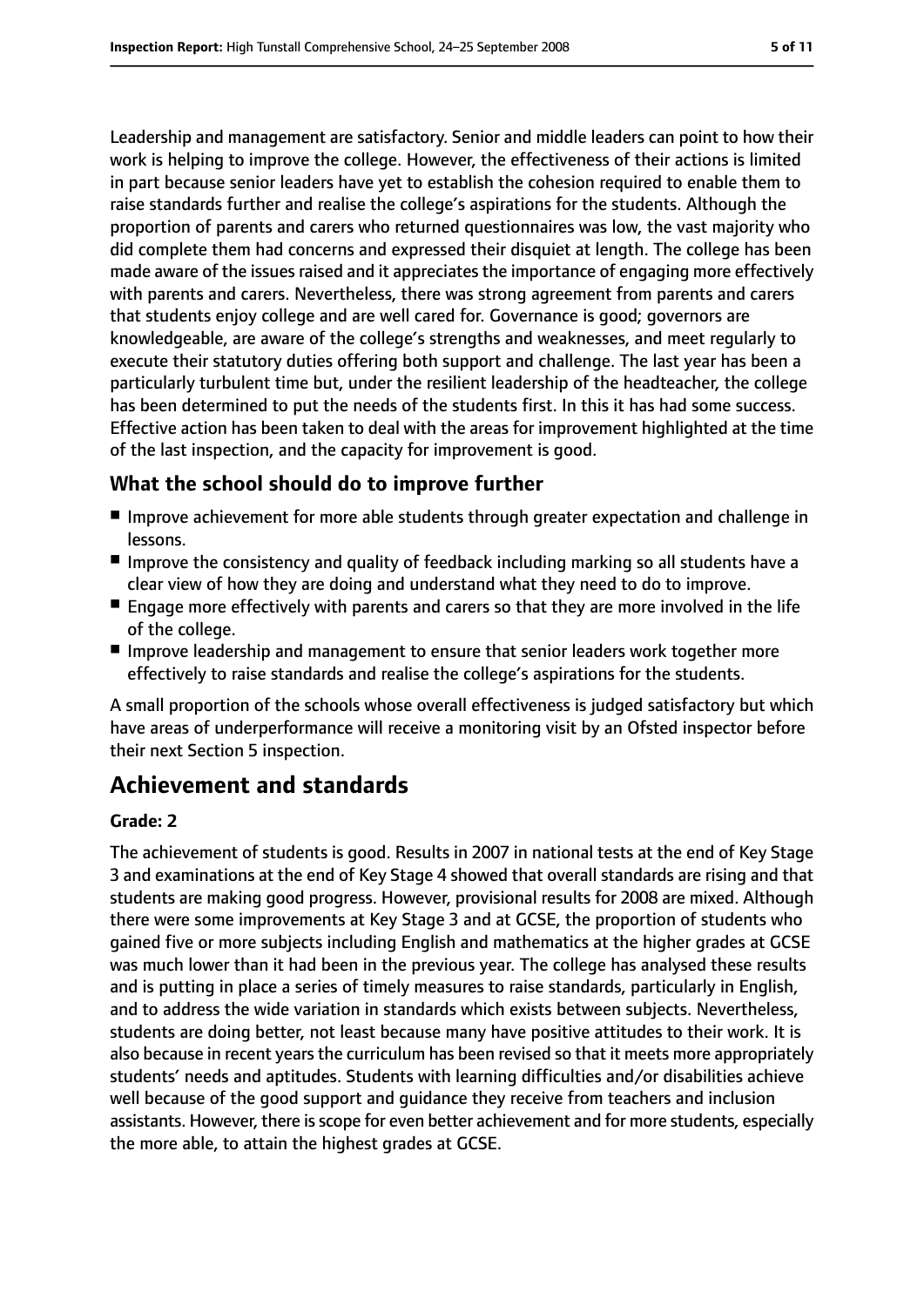# **Personal development and well-being**

#### **Grade: 2**

The personal development and well-being of students are good. Their spiritual, moral, social and cultural development is satisfactory. They are polite, friendly and confident young people who generally behave well in lessons and around college. Students enjoy coming to college as seen in their attendance, which is good and improving, and their willingness to be involved in the extra-curricular and enrichment opportunities which exist. Students appreciate the health-related advice they receive through the personal, social and health education programme and the course in philosophy and ethics. They show a good understanding of the need for healthy lifestyles, such as participating in regular physical activity, and a significant number of students cycle to college. Students make positive contributions to the life of the college and the community, for example, through their charity and fundraising activities and through local community initiatives. They willingly take responsibility by serving on the student council and by acting as prefects, mentors and buddies. They enjoy these opportunities which develop their self-confidence and self-esteem as well as helping them to understand their growing responsibilities as young citizens. A well planned work experience programme and a good range of vocational courses and work-related learning initiatives help students develop the skills and qualities required for adult working life.

# **Quality of provision**

## **Teaching and learning**

#### **Grade: 3**

The quality of teaching is satisfactory but has some good features. It is improving not least because of the use of a common approach and the sharing of good practice. Relationships are good and help to ensure that learning is at least satisfactory. In the best lessons teachers set clear objectives, which help students understand how to be successful learners, and encourage students to think and work independently. They plan interesting activities, use a wide range of resources and manage classes well. They also ensure that there is challenge for all students regardless of their ability. However, too many lessons are satisfactory rather than good. In these lessons the students are not sufficiently engaged because teachers' expectations of what students can do and achieve are sometimes too low. Assessment information is being used more effectively to help set targets for students but it is not yet used consistently by teachers to plan students' work. As a result, students, particularly the most able, are not sufficiently challenged and do not have the opportunity to realise their potential. Although students usually know their targets, few are clear about what they need to do to achieve them. This situation is made worse because the feedback students are given in their books which would help them better understand how to improve is at best imprecise and at worst conspicuous by its absence.

#### **Curriculum and other activities**

#### **Grade: 2**

The curriculum is good and it is helping to improve achievement and the personal development of all students. Statutory requirements are met and progression routes are clear. The curriculum at Key Stage 4 provides a wide range of courses and experiences which effectively meets the needs, aptitudes and interests of the students and helps them prepare for their future beyond the college. There are a number of vocational courses both on site and in collaboration with other secondary schools and external providers, and a personalised support programme which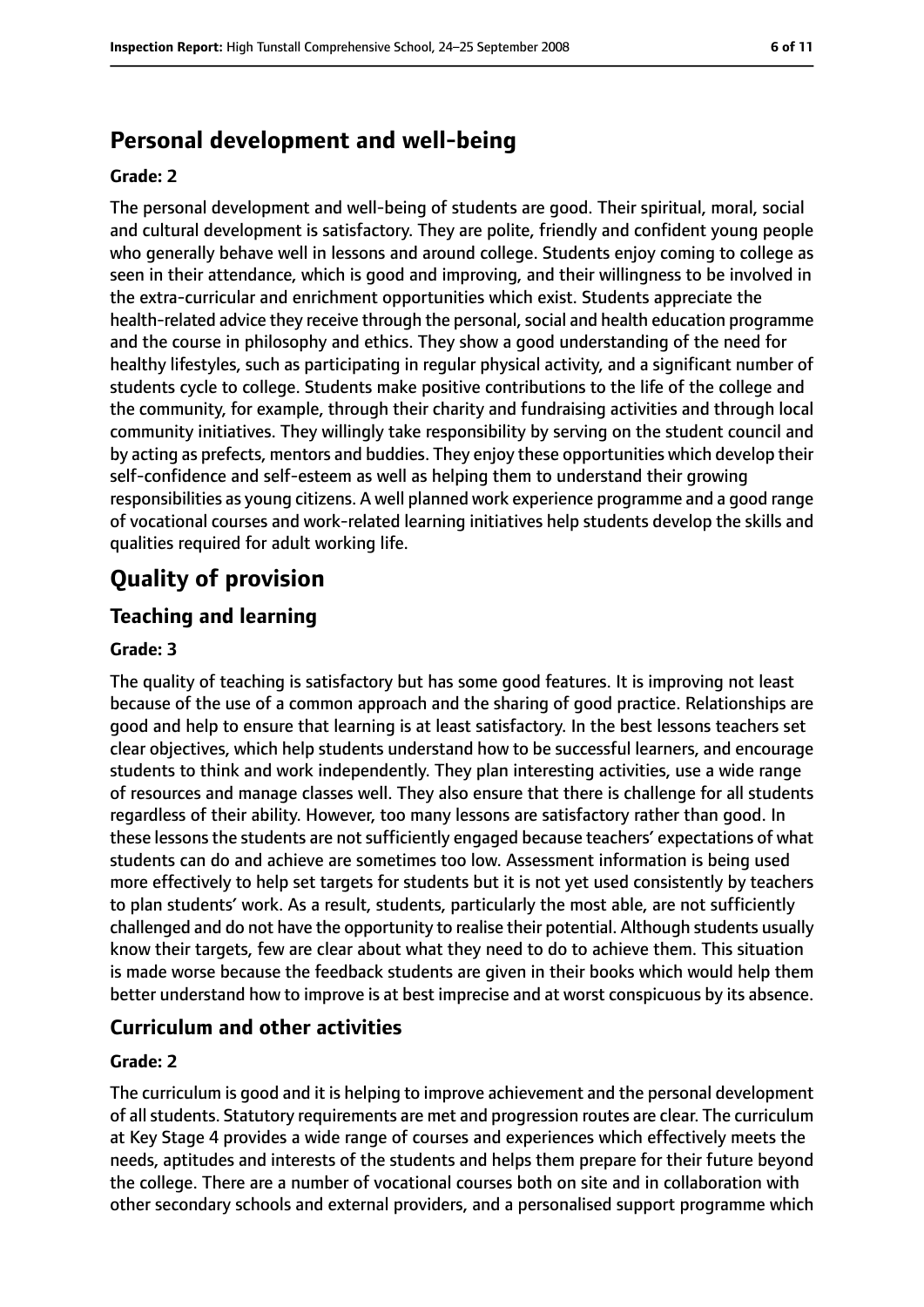is provided for those students with learning difficulties and/or disabilities. In addition, there are increasing opportunities for more able students to be entered early for some GCSE and AS level examinations. The college has also taken steps to develop the curriculum at Key Stage 3 with the introduction of 'learning pathways' which are aimed at meeting the needs of all learners as well as helping to raise standards and improve student progress. Designed to support their transition into secondary school and equip them with the skills to become successful learners, the 'Opening Minds' course for some Year 7 students exemplifies the development of a more personalised curriculum.

## **Care, guidance and support**

#### **Grade: 2**

The quality of care, guidance and support for students is good with outstanding features. Students say that they feel safe in college, that the few incidents of bullying which occur are promptly dealt with, and that they always have someone to turn to. Students' care, guidance and support are enhanced not only through curriculum opportunities which help them think about the world in which they live but also through effective partnerships with outside agencies. The pastoral support for vulnerable students and for those with physical and medical learning difficulties and/or disabilities is outstanding. As a result, the progress of these students is as good as the progress of other students. The provision for transition into Year 7 is good and close links with primary schools help to ease new students into the college environment. Good guidance on option choices helps students to make informed choices at the end of Year 9 and when deciding on their subsequent career and post-16 opportunities. Procedures for checking students' academic progress are improving. As a result, the college is able to identify more accurately students who are likely to underachieve and to implement a range of strategies to support improvement. However, these systems are not consistently embedded across the whole college.

## **Leadership and management**

#### **Grade: 3**

Leadership and management are satisfactory with some good features. The headteacher has a clear priority to improve the standards of education and care for all students. In this she is supported by leaders and managers at all levels, by governors and by the staff. Middle leaders have become empowered to fulfil their roles and they are becoming more effective in their work. They are more aware of the strengths and weaknesses in the areas for which they are responsible and they are focused on raising standards and the quality of teaching and learning in their departments. However, this work has yet to impact fully in the classroom and on improving achievement and standards in all subjects. Senior leaders are able to demonstrate how their actions are beginning to bring about improvements in attainment and progress. However, the effectiveness of their work is limited. This is because some senior leaders are relatively new in post and their roles are still evolving. It is also because together the senior leaders have yet to establish the cohesion required to enable them to achieve their objectives. The college runs smoothly on a day-to-day basis. Financial management is sound and ensures that staff and resource are deployed appropriately. As a result, the college offers satisfactory value for money.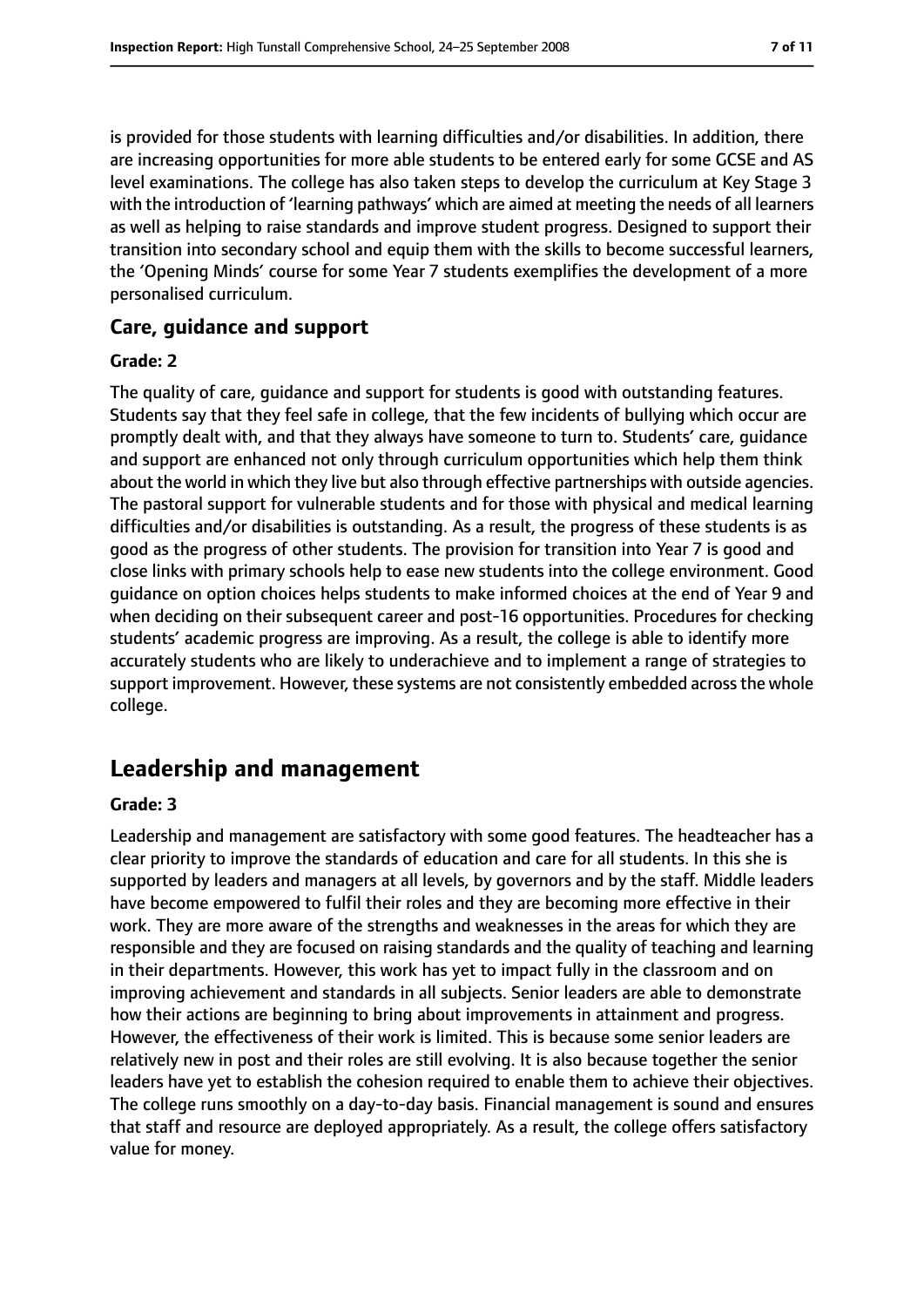**Any complaints about the inspection or the report should be made following the procedures set out in the guidance 'Complaints about school inspection', which is available from Ofsted's website: www.ofsted.gov.uk.**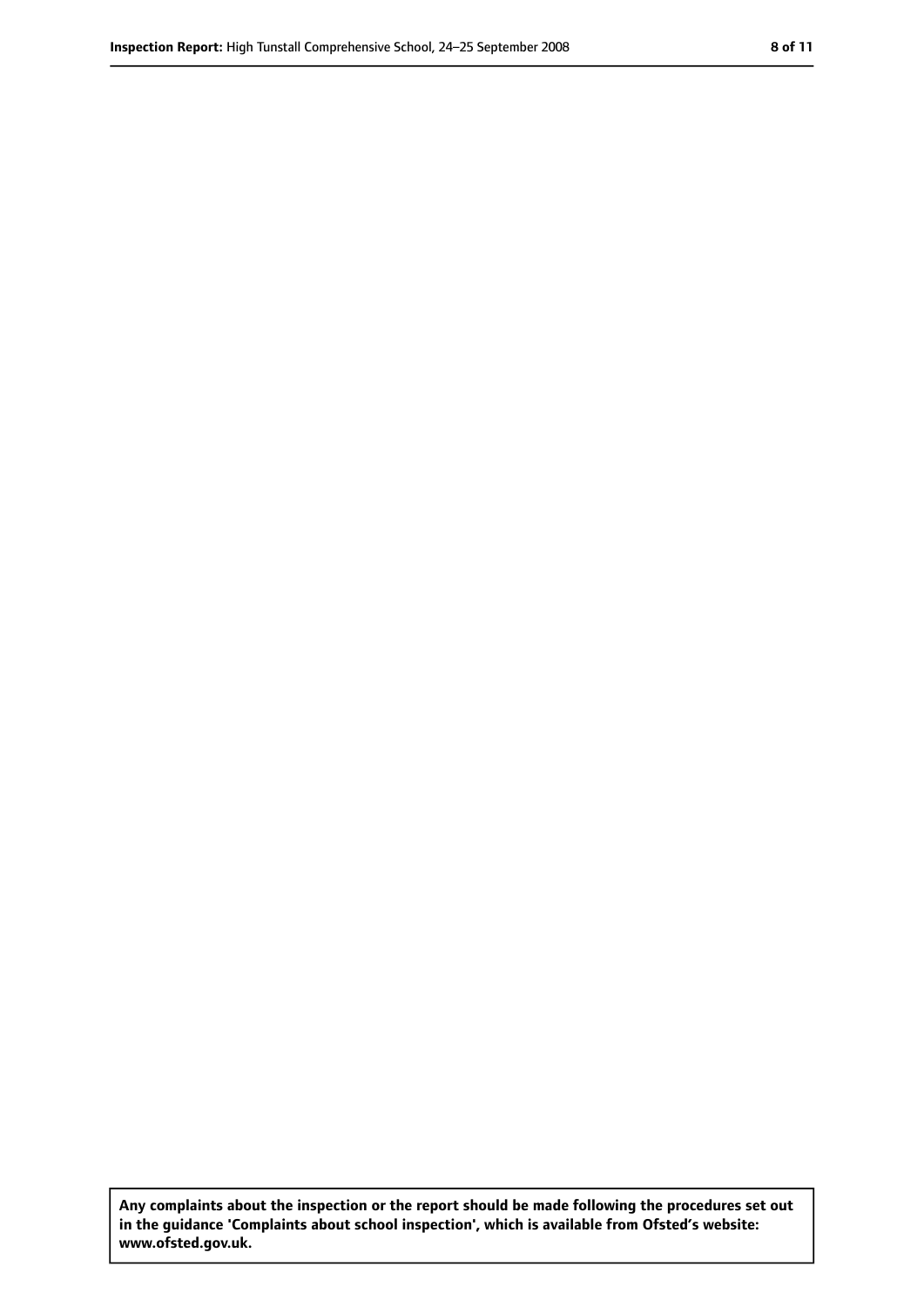# **Inspection judgements**

| Key to judgements: grade 1 is outstanding, grade 2 good, grade 3 satisfactory, and | School  |
|------------------------------------------------------------------------------------|---------|
| arade 4 inadequate                                                                 | Overall |

## **Overall effectiveness**

| How effective, efficient and inclusive is the provision of<br>education, integrated care and any extended services in meeting the<br>needs of learners? |     |
|---------------------------------------------------------------------------------------------------------------------------------------------------------|-----|
| Effective steps have been taken to promote improvement since the last<br>inspection                                                                     | Yes |
| How well does the school work in partnership with others to promote learners'<br>well being?                                                            |     |
| The capacity to make any necessary improvements                                                                                                         |     |

## **Achievement and standards**

| How well do learners achieve?                                                                                 |  |
|---------------------------------------------------------------------------------------------------------------|--|
| The standards' reached by learners                                                                            |  |
| How well learners make progress, taking account of any significant variations  <br>between groups of learners |  |
| How well learners with learning difficulties and/or disabilities make progress                                |  |

<sup>&</sup>lt;sup>1</sup>Grade 1 - Exceptionally and consistently high; Grade 2 - Generally above average with none significantly below average; Grade 3 - Broadly average to below average; Grade 4 - Exceptionally low.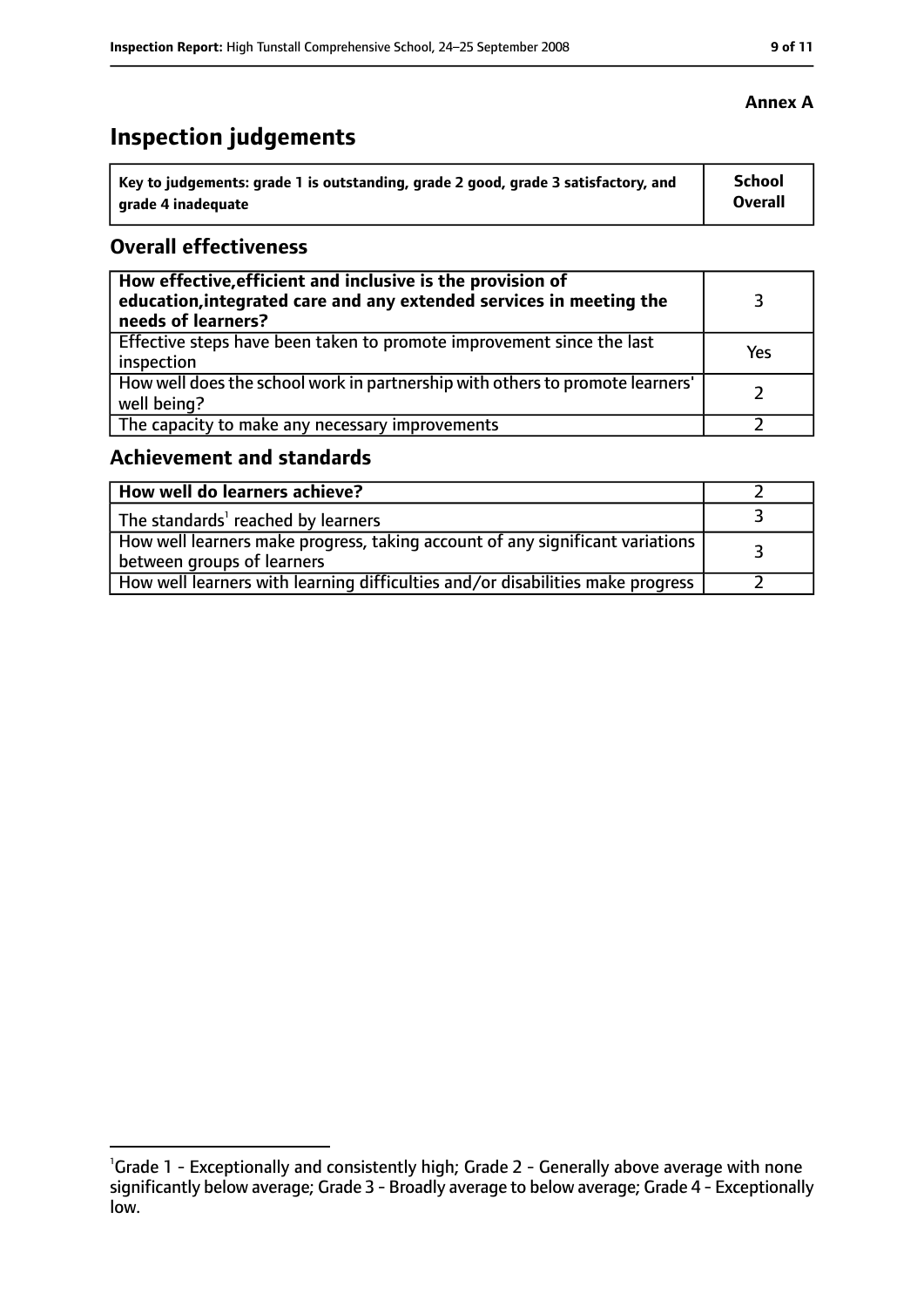# **Personal development and well-being**

| How good are the overall personal development and well-being of the<br>learners?                                 |  |
|------------------------------------------------------------------------------------------------------------------|--|
| The extent of learners' spiritual, moral, social and cultural development                                        |  |
| The extent to which learners adopt healthy lifestyles                                                            |  |
| The extent to which learners adopt safe practices                                                                |  |
| The extent to which learners enjoy their education                                                               |  |
| The attendance of learners                                                                                       |  |
| The behaviour of learners                                                                                        |  |
| The extent to which learners make a positive contribution to the community                                       |  |
| How well learners develop workplace and other skills that will contribute to<br>their future economic well-being |  |

# **The quality of provision**

| How effective are teaching and learning in meeting the full range of<br>learners' needs?              |  |
|-------------------------------------------------------------------------------------------------------|--|
| How well do the curriculum and other activities meet the range of needs and<br>interests of learners? |  |
| How well are learners cared for, quided and supported?                                                |  |

## **Leadership and management**

| How effective are leadership and management in raising achievement<br>and supporting all learners?                                              |           |
|-------------------------------------------------------------------------------------------------------------------------------------------------|-----------|
| How effectively leaders and managers at all levels set clear direction leading<br>to improvement and promote high quality of care and education |           |
| How effectively leaders and managers use challenging targets to raise standards                                                                 | 3         |
| The effectiveness of the school's self-evaluation                                                                                               | 3         |
| How well equality of opportunity is promoted and discrimination eliminated                                                                      |           |
| How well does the school contribute to community cohesion?                                                                                      | 3         |
| How effectively and efficiently resources, including staff, are deployed to<br>achieve value for money                                          | 3         |
| The extent to which governors and other supervisory boards discharge their<br>responsibilities                                                  |           |
| Do procedures for safequarding learners meet current government<br>requirements?                                                                | Yes       |
| Does this school require special measures?                                                                                                      | No        |
| Does this school require a notice to improve?                                                                                                   | <b>No</b> |